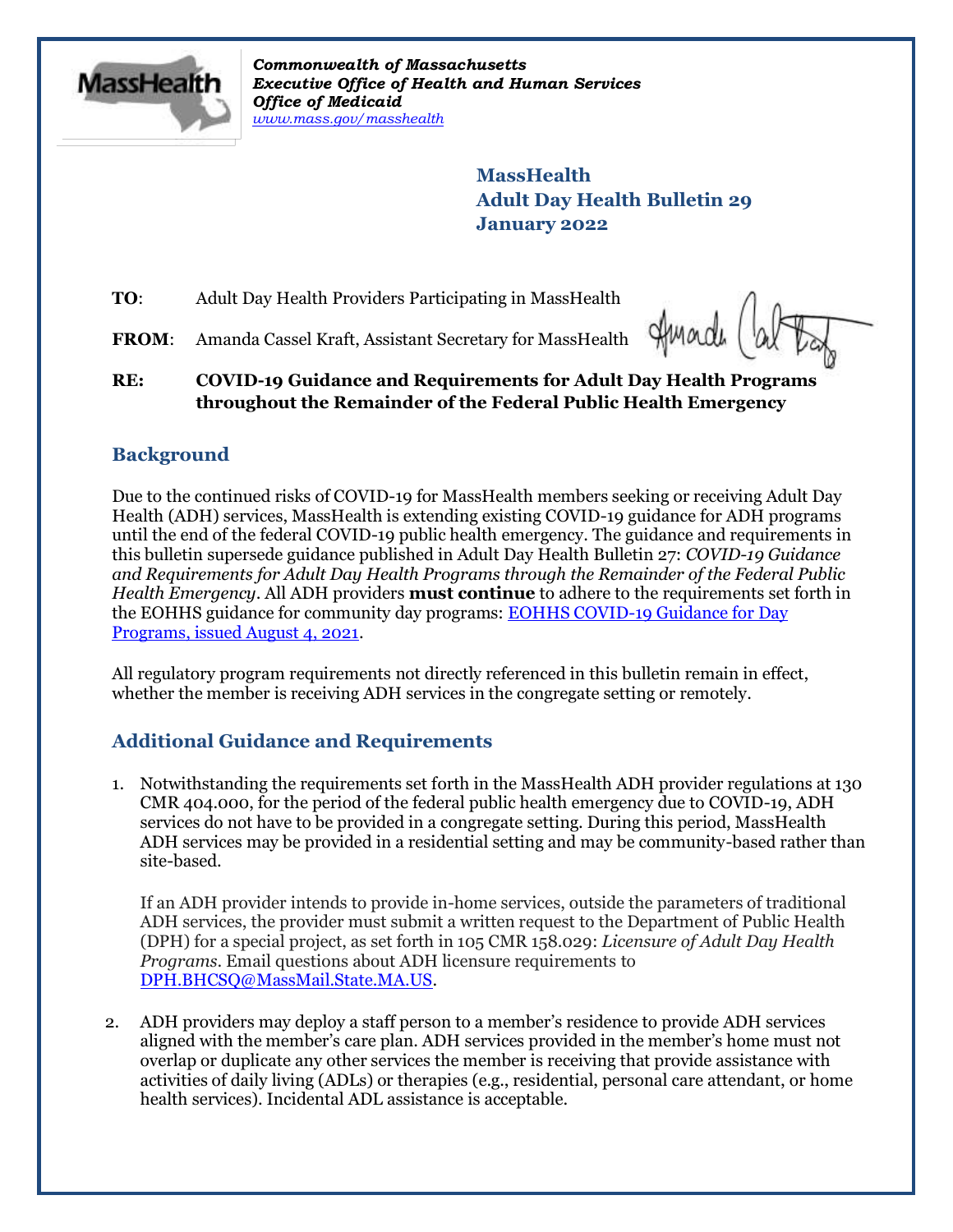**MassHealth Adult Day Health Bulletin 29 January 2022 Page 2 of 3**

- 3. Amended care plans for remote ADH services may be continued until the member returns to receiving ADH services in the ADH provider's congregate site. Additionally, all ADH care plans must be amended to reflect the member's needs and services provided when the member returns to receiving ADH services at the ADH provider's congregate site.
- 4. Traditional ADH services are provided as site-based services in the program setting. ADH providers must engage in transitioning members to traditional ADH by the end of the federal public health emergency. Members who remain reluctant to return or for whom the ADH provider is unable to accommodate the member with site-based services due to staffing shortages, transportation limitations, etc., may continue to receive remote ADH services through the end of the federal public health emergency only as follows:
	- a. The ADH provider must develop a *return to program plan* for members receiving only remote services. This plan must be reviewed with the member at a minimum of one time per month. The return to program plan may be incorporated into the member's existing care plan or be a separate document. The return to program plan must be kept as part of the member's permanent record and available to MassHealth upon request. This plan must set a return to program date and a plan to meet that date.
	- b. When providers are discussing the return to program plan with participants, risks and benefits of returning to site-based services must be incorporated into the conversations. The Risk/Benefit tool, however, is no longer required for members returning to the site-based services.
	- c. If the member indicates that they do not want to return to the ADH provider's day program by the end of the federal public health emergency, the ADH provider must proceed with safe discharge planning, ensuring that necessary services are aligned to meet the member's needs.
- 5. Through the end of the federal public health emergency, PCP signatures on PCP order forms may be waived for reevaluating prior authorizations (PAs) if the ADH provider has been unsuccessful in obtaining them. Signed PCP order forms, however, are required for all initial and significant change PAs.
- 6. Admissions to ADH can occur only if the ADH provider is able to conduct the required assessments for the member in person, either in the congregate setting, the individual's residence, or other mutually agreed-upon location.
- 7. If a member wants to attend an alternate ADH program for any reason, including due to a closure of their current ADH program, the ADH provider of the new ADH program must try to obtain, if possible, the member's Aging Services Access Points (ASAP) eligibility letter and most current PCP order from the closing ADH provider to be used for PA. All required assessments and care plan documents must be completed by the new provider, in accordance with MassHealth and DPH regulations and guidance. Assessments must be completed in person, either in the congregate setting, the member's residence, or at some other mutually agreed-upon location.
- 8. If a member has been discharged during the federal COVID-19 public health emergency and later expresses interest in returning to the ADH provider's congregate site, the ADH provider must complete the admission and PA process. In this case, the member's original ASAP eligibility notice can be used for readmission.